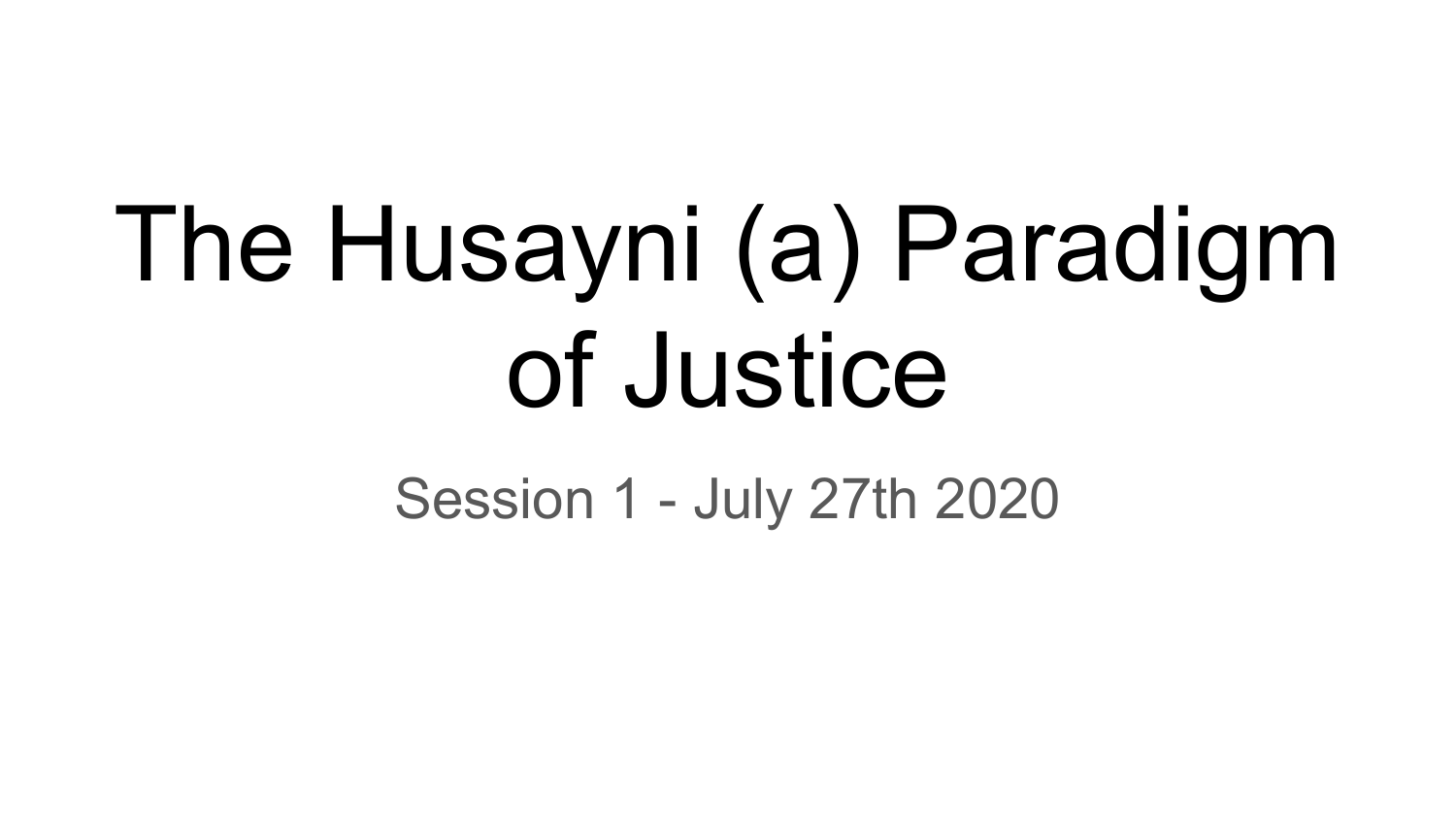# Uncovering the Truth

Our identity is formed based on our understanding of our Imams (a)

Attempts have been made to distort the true image.

Our goal in this course is to hear from Imam (a) himself as to what his goal was. Justice? What does that mean?

As a background we will need to speak a bit about historical events prior to Karbala.

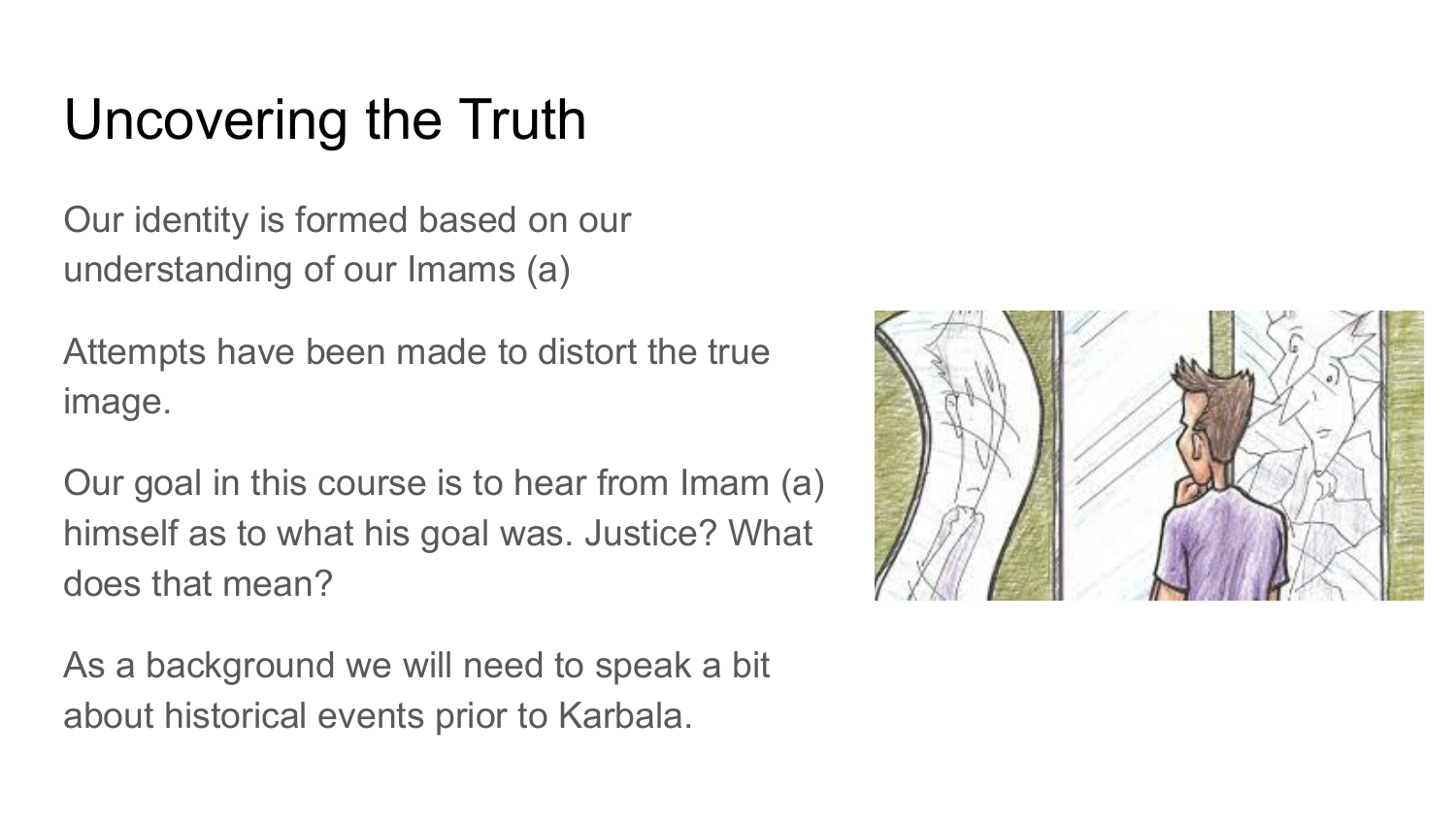# Derailed - 11 AH

Initially all seemed to be well. Story of the Muslims at Qaadisiyyah.

One with far-sighted vision like Sayyidah Fatimah al-Zahraa (a) could see the problem

لَقَدٌ لَقِحَتٌ فَنَظِرَةُ رَيُّتَما تُنُتَجُ تُمَّ احُتَلَبُوا طِلَّحَ الَقَعُبِ دَماً عَبِيطاً وَ
$$
\hat{\mathbf{u}}
$$

*It (the camel of the caliphate) has become pregnant, wait a little to see its result, then milk a large wooden vessel full of fresh blood and bitter poison*

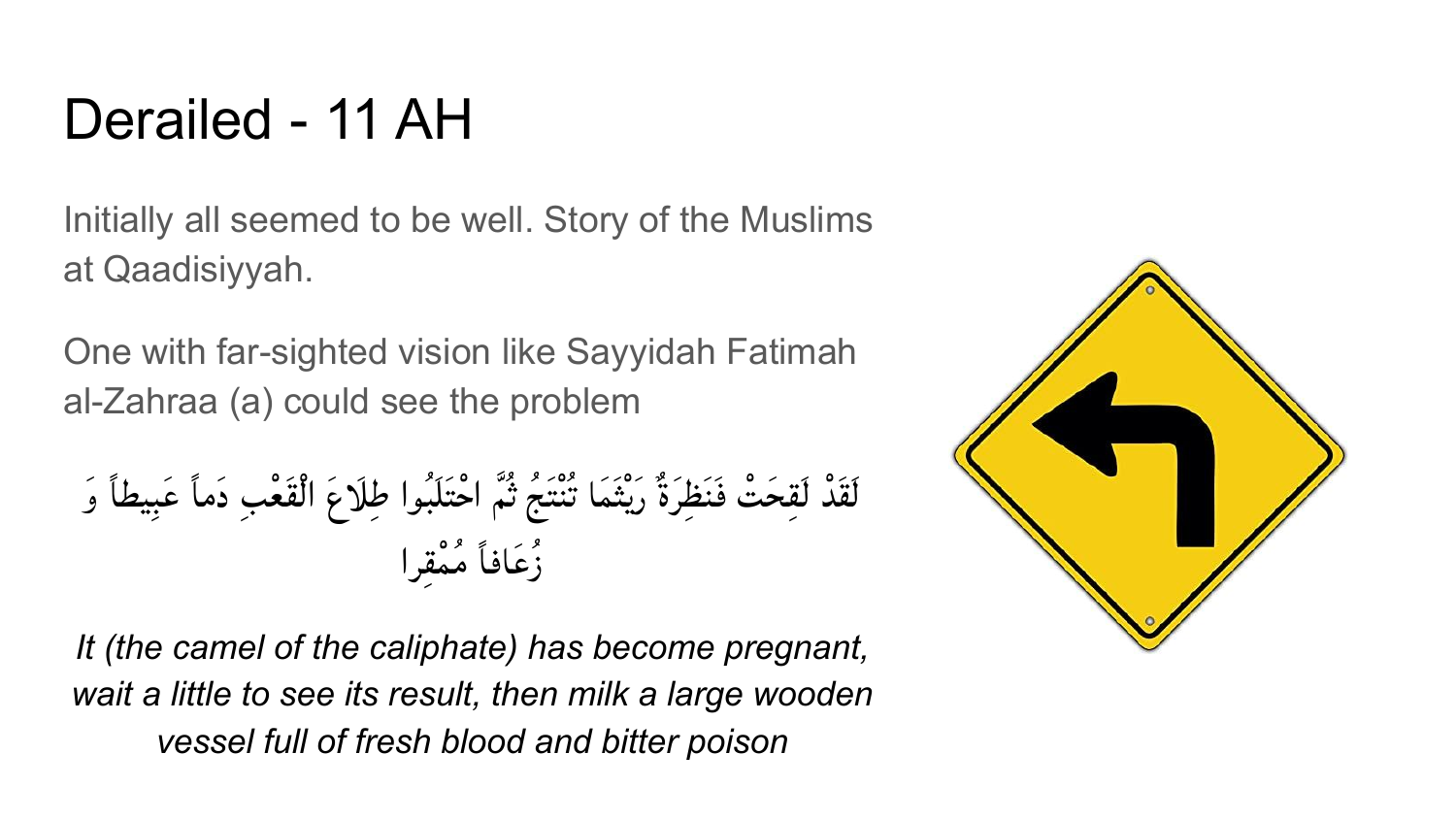# Going in the Wrong Direction - 35 AH

Excessive wealth poured into the Muslim society

Those eminent companions were now the richest in society

Imam 'Ali (a) inherited this society, now rotting at the core.

وَالَّذِي بَعَثَهُ بِالحَقِّ لَتُبَلْبَلُنَّ بَلْبَلَةً، وَلَتُغَرْبَلُنَّ غَرْبِلَةً، وَلَتُسَاطُنَّ سَوْطَ القدْرِ

*By Allah who sent the Prophet with faith and truth, you will be severely subverted, bitterly shaken as in sieving and fully mixed as by spooning in a cooking pot*

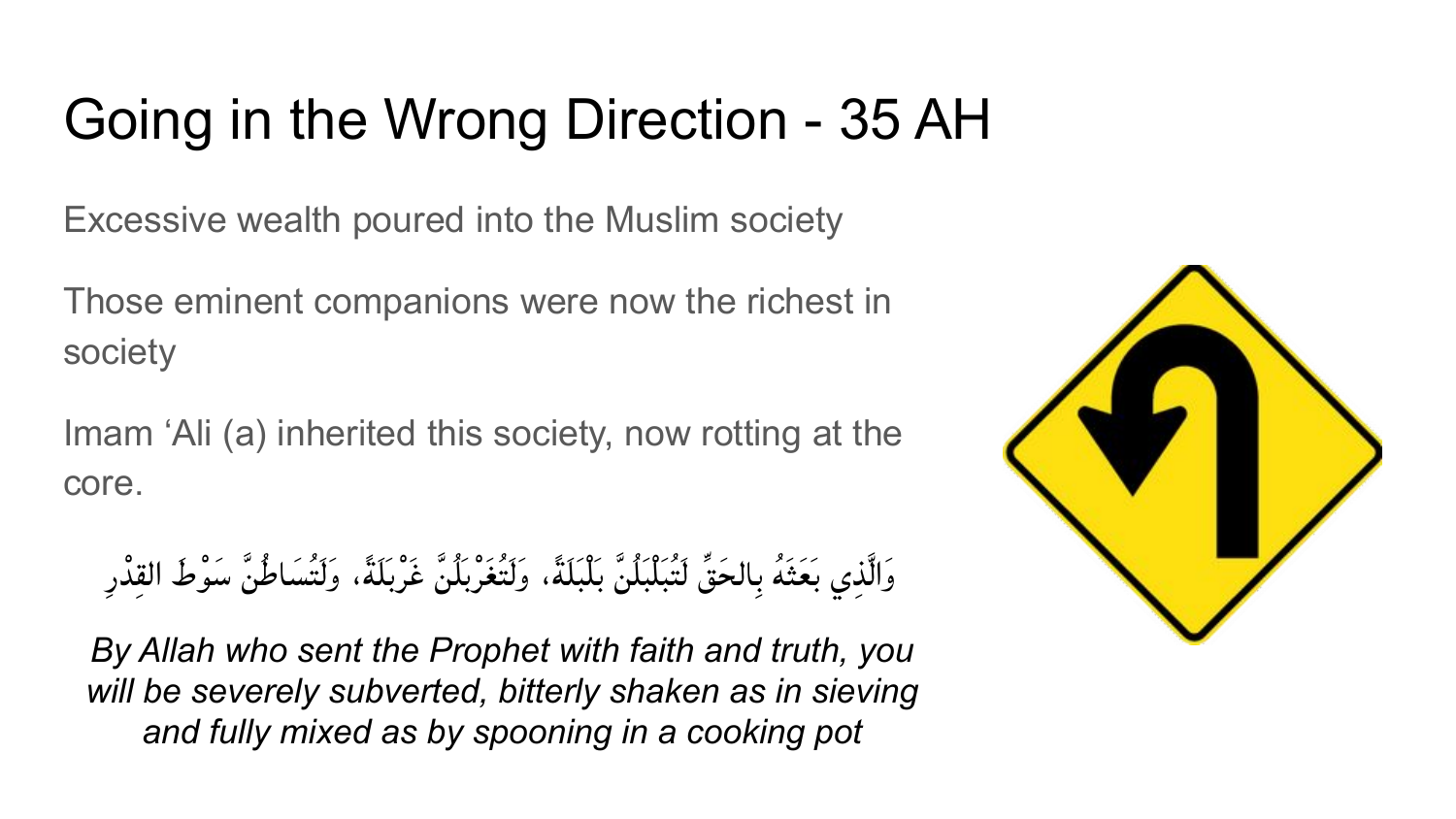## No Semblance of Islam Left - 60 AH

Fundamentals of the Shari'ah were openly trampled upon. Mas'udi (4th Century AH) says:

*The sin and moral depravity that Yazid used to commit became common amongst his companions and workers. Under his rule music became common in Makkah and Madinah, musical instruments were used and people openly drank alcohol!*

Imam al-Husayn (a) thus said,

وَ عَلَى الْإِسْلَامِ السَّلَامُ إِذْ قَدْ بُلِيَتِ الْأُمَّةُ بِرَاعٍ مِثْلِ يَزِيدَ

*Farewell to Islam if it is afflicted with a leader like Yazid*

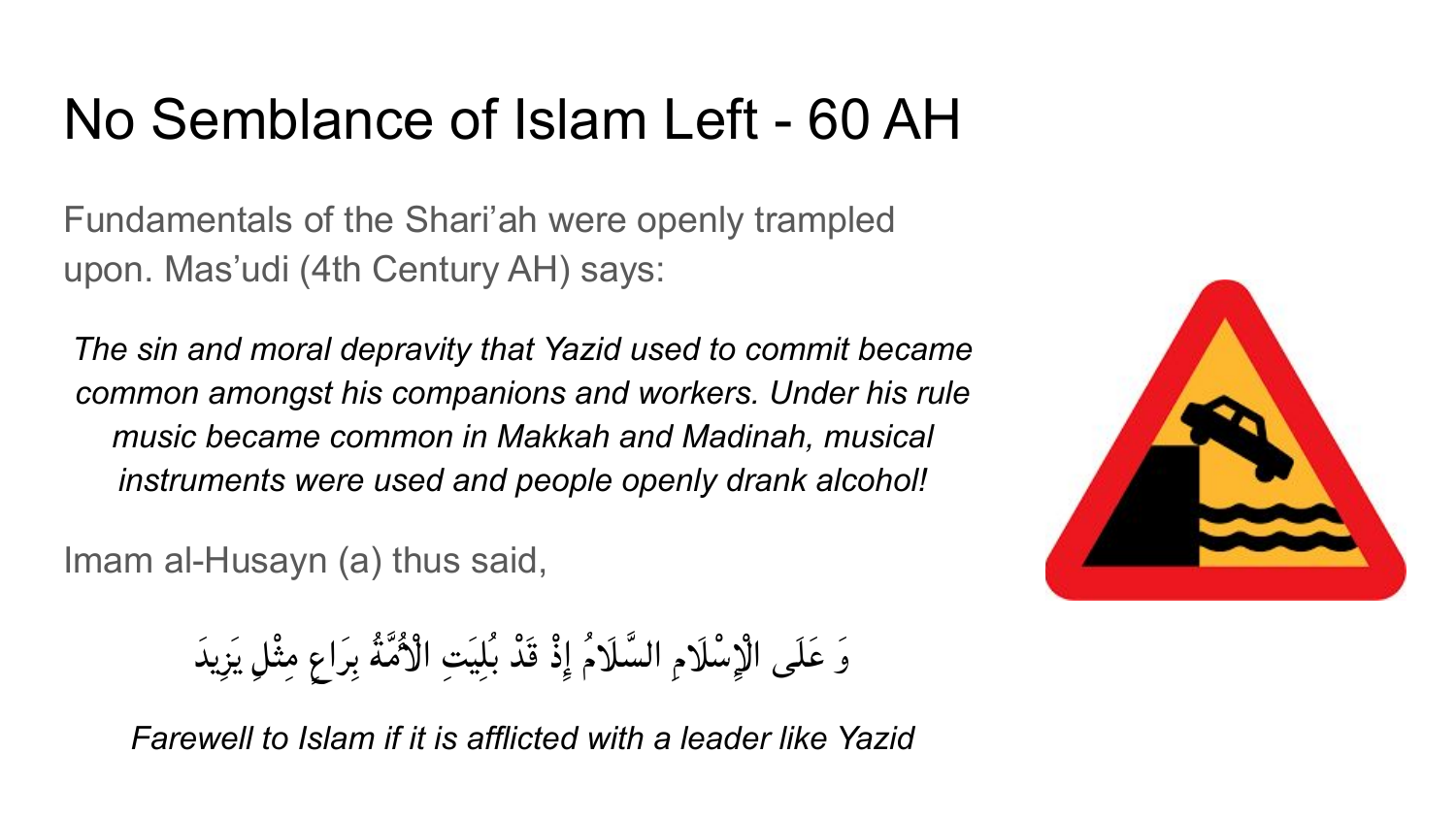# What was the role of the Ahlul-Bayt (a)?

For a time Imam 'Ali (a) advised and helped, to an extent

وَأَنَا لَكُمْ وَزِˡرا،ً خَɫْرٌ لَكُمْ مِنِّي أَمِɫراً!

*I am better for you as a counsellor than as chief.*

For a short time, they were in power. But soon, Imam al-Hasan (a) was forced to take the resistance undercover

عِلَّةُ مُصَ الَحَتِي لِمُعَاوِˡَةَ عِلَّةُ مُصَ الَحَةِ رَسُولِ اللَّهِ ص لِبَنِي ضَ مْرَةَ وَ بَنِي أَشْجَعَ وَ لِНَٔهْلِ مَكَّة

*The reason for my peace treaty with Mu'awiyah was the same reason behind the peace treaty that the Messenger of Allah (s) did with … the people of Makkah*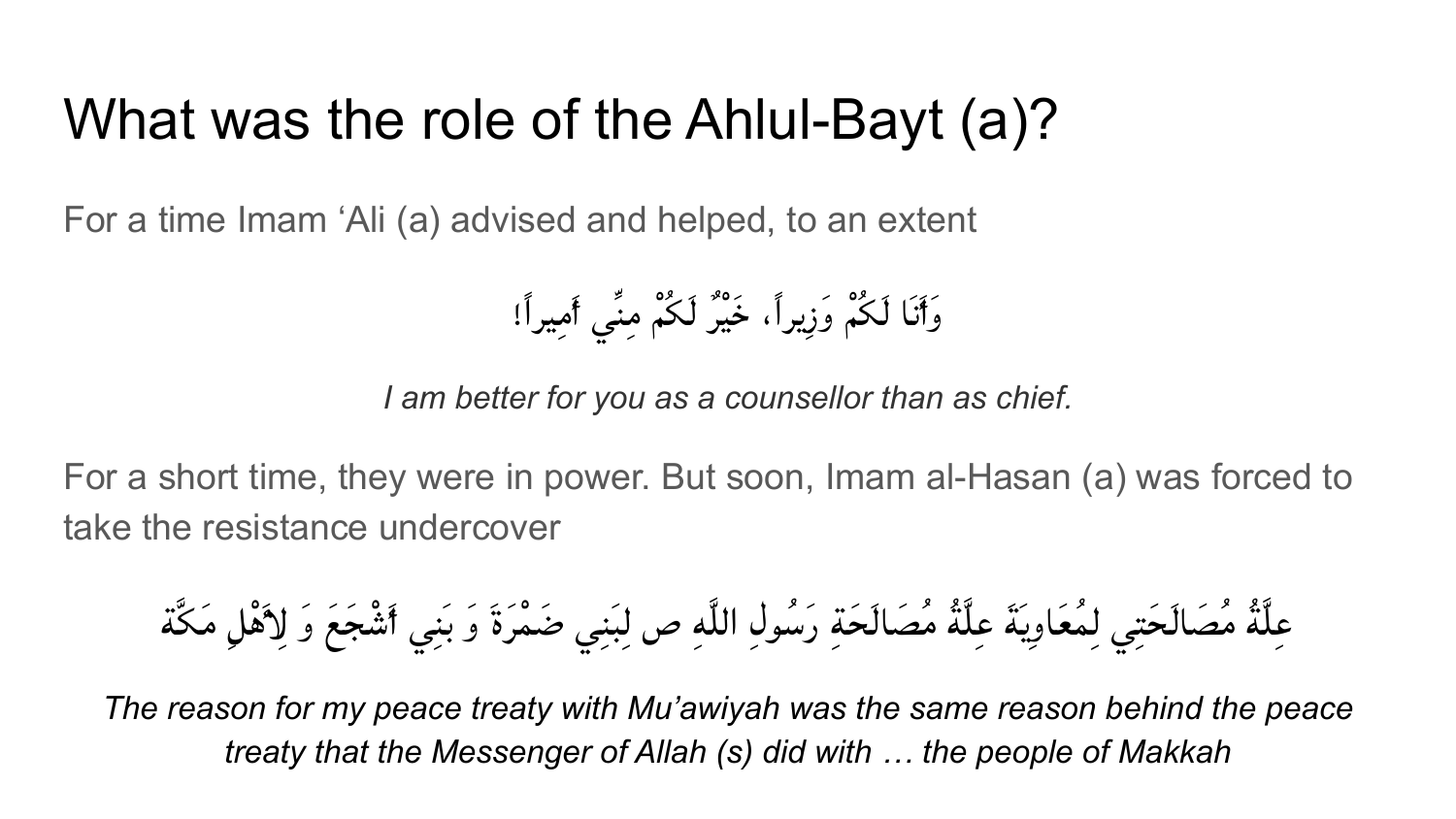#### Marwan, Mu'awiyah and the Imam (a) - Letters

أَمَّا بَعْدُ فَإِنَّ عَمْرَو بْنَ عُثْمَانَ ذَكَرَ أَنَّ رِجَالًا مِنْ أَهْلِ الْعِرَاقِ وَ وُجُوهَ أَهْلِ الْحِجَازِ يَخْتَلِفُونَ إِلَى الْحُسَيْنِ بْنِ عَلِيٍّ وَ ذَكَرَ أَنَّهُ لَا يَأْمَنُ وُثُوبَهُ وَ قَدْ بَحَثْتُ عَنْ ذَلِكَ فَبَلَغَنِي أَنَّهُ لَا يُرِيدُ الْخِلَافَ يَوْمَهُ هَذَا وَ لَسْتُ آمَنُ أَنْ يَكُونَ هَذَا أَيْضاً لِمَا بَعْدَهُ فَاكْتُبْ إِلَيَّ بِرَأْيِكَ فِي هَذَا وَ السَّلَام

...وَ مَا أُرِيدُ لَكَ حَرْباً وَ لَا عَلَيْكَ خِلَافاً وَ ايْمُ اللَّهِ إِنِّي لَخَائِفٌ لِلَّهِ فِي تَرْكِ ذَلِكَ وَ مَا أَظُنُّ اللَّهَ رَاضِياً بِتَرْكِ ذَلِكَ وَ لَا عَاذِراً بِدُونِ الْإِعْذَارِ فِيهِ إِلَيْكَ وَ فِي أُولَئِكَ الْقَاسِطِينَ الْمُلْحِدِينَ حِزْبُ الظَّلَمَةِ وَ أَوْلِيَاءُ الشَّيَاطِين . . .

---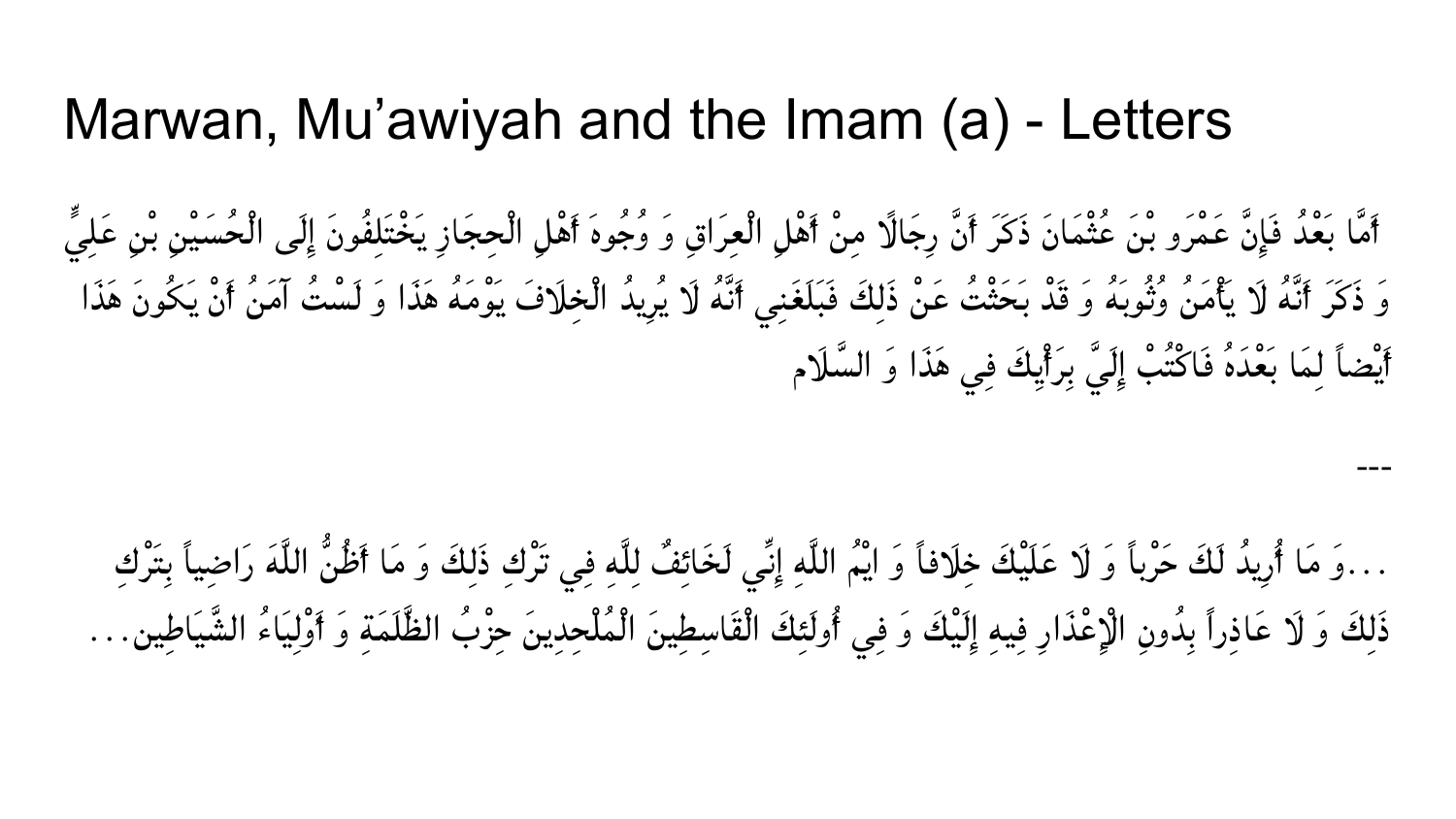### Preparing the Grounds (1)

In a very important talk that Imam al-Husayn (a) gave to the elite, the taabi'in, he harshly rebukes them

...فَأَمَّا حَقَّ الضُّ عَفَاءِ فَضَ ɫَّعْتُمْ وَ أَمَّا حَقَّكُمْ بِزَعْمِكُمْ فَطَلَبْتُم . فَТَا مَالًН بَذَلْتُمُوهُ وَ لَН نَفْساً خَاطَرْ تُمْ بِهَا لِلَّذِ ي خَلَقَهَا وَ لَН عَشِ ɫرَةً عَادَˡْتُمُوهَا فِي ذَاتِ اللَّه ...

...وَ قَدْ تَرَوْنَ عُهُودَ اللَّه مَنْقُوضَةً فَلَا تَفْزَعُونَ وَ أَنْتُمْ لِبَعْضِ ذِمَمِ آبَائِكُمْ تَفْزَعُونَ وَ ذِمَّةُ رَسُولِ اللَّهِ ص مَحْقُورَةٌ وَ الْعُمْيُ وَ الْبُكْمُ وَ الزَّمْنَى فِي الْمَدَائِنِ مُهْمَلَةٌ لَا تُرْحَمُونَ وَ لَا فِي مَنْزِلَتِكُمْ تَعْمَلُونَ وَ لَا مَنْ عَمِلَ فِيهَا تُعِينُونَ وَ بِالْإِِدْهَانِ وَ الْمُصَانَعَةِ عِنْدَ الظَّلَمَةِ تَأْمَنُون...